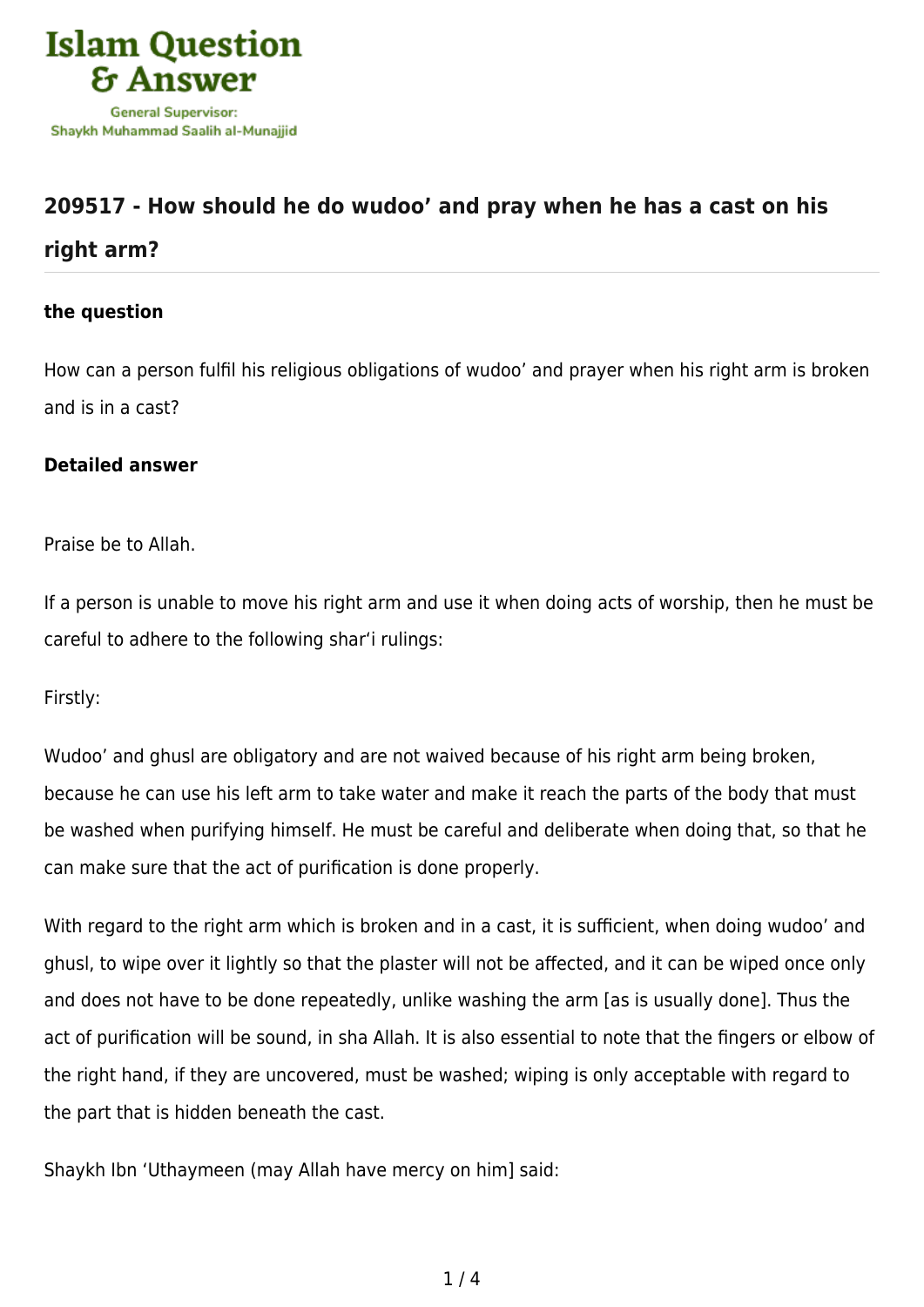

Sometimes the cast covers the palm and the fingers are not covered. In that case, it is obligatory to wash the fingers and the cast may be wiped over. Similarly, in the case of [a cast on] the leg, the toes may be not covered, so they must be washed and the cast must be wiped over.

End quote from al-Liqaa' ash-Shahri (61/27).

The rulings on casts have been discussed previously in detail, in the answers to questions no. [69796,](https://islamqa.com/en/answers/69796) [148062](https://islamqa.com/en/answers/148062) and [163853](https://islamqa.com/en/answers/163853).

Thirdly:

With regard to prayer, the actions of the right arm may be summed up as follows:

- 1. Raising the arm when saying the four takbeers (when commencing the prayer (takbeerat alihraam), when bowing, when standing up from bowing, and when rising from the first tashahhud).
- 2. Placing the right hand over the left hand when standing.
- 3. Resting on the arm when prostrating.
- 4. Placing the hands on the thighs when sitting.
- 5. Pointing with the forefinger when reciting the tashahhud.

In all of these cases, if you can move the arm that is in plaster and do these actions if possible, then that is better and is preferable. If you are not able to complete the full movement with your arm, then you should do as much as you are able. If you are not able to move it, then there is no blame on you, and you only have to move the left arm when doing these actions, with the exception of pointing with the forefinger, which should be done only with the right hand.

The shar'i evidence for all of the above is two general fiqhi principles, for which there is testimony in many religious texts of the Qur'an and saheeh Sunnah.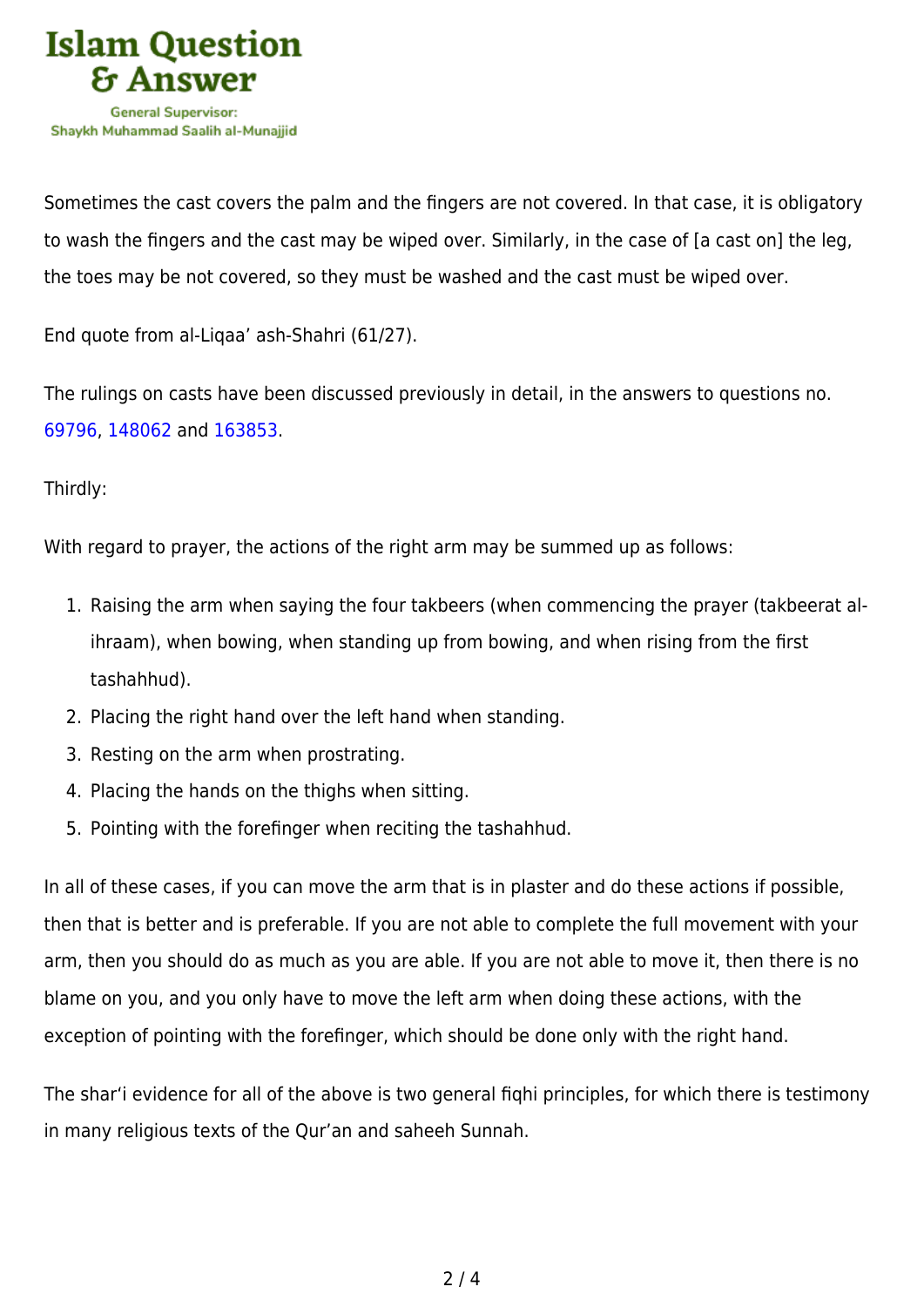

The first principle is that hardship dictates leniency, the evidence for which is the verse in which Allah, may He be exalted, says (interpretation of the meaning): "Allah does not burden any soul with more than it can bear" [al-Baqarah 2:286].

The second principle is that what one is able to do cannot be waived on the grounds of what one is unable to do, the evidence for which is the verse in which Allah, may He be exalted, says (interpretation of the meaning): "So fear Allah as much as you are able" [at-Taghaabun 64:16]. This is an important principle concerning which the scholars say: It is one of the basic principles that cannot be overlooked so long as the principles of shari'ah are adhered to.

See: al-Ashbaah wa'n-Nazaa'ir by as-Suyooti (p. 293)

Shaykh al-Islam Ibn Taymiyah (may Allah have mercy on him) said:

There are many religious texts which indicate that the actions that are enjoined are subject to the condition that one be able to do them, as the Prophet (blessings and peace of Allah be upon him) said to 'Imraan ibn Husayn: "Pray standing; if you cannot, then sitting; and if you cannot then lying on your side." Narrated by al-Bukhaari (1117).

The Muslims are unanimously agreed that if a worshipper is unable to do some of the obligatory parts of the prayer – such as standing, sitting, bowing, prostrating, covering the 'awrah, facing the qiblah, and so on – then what he is unable to do is waived in his case. Rather what he is obliged to do is that which if he seriously wanted to do it, he could do it. Rather it is important to note that the shar'i definition of one's ability to comply with the commands and prohibitions is not the ability to do so even if it leads to harm. In fact if a person is able to do something but it would harm him, then he is regarded as being like one who is unable to do it in many instances, such as purifying himself with water, fasting when he is ill, standing in the prayer, and so on, in accordance with the words of Allah, may He be exalted (interpretation of the meaning):